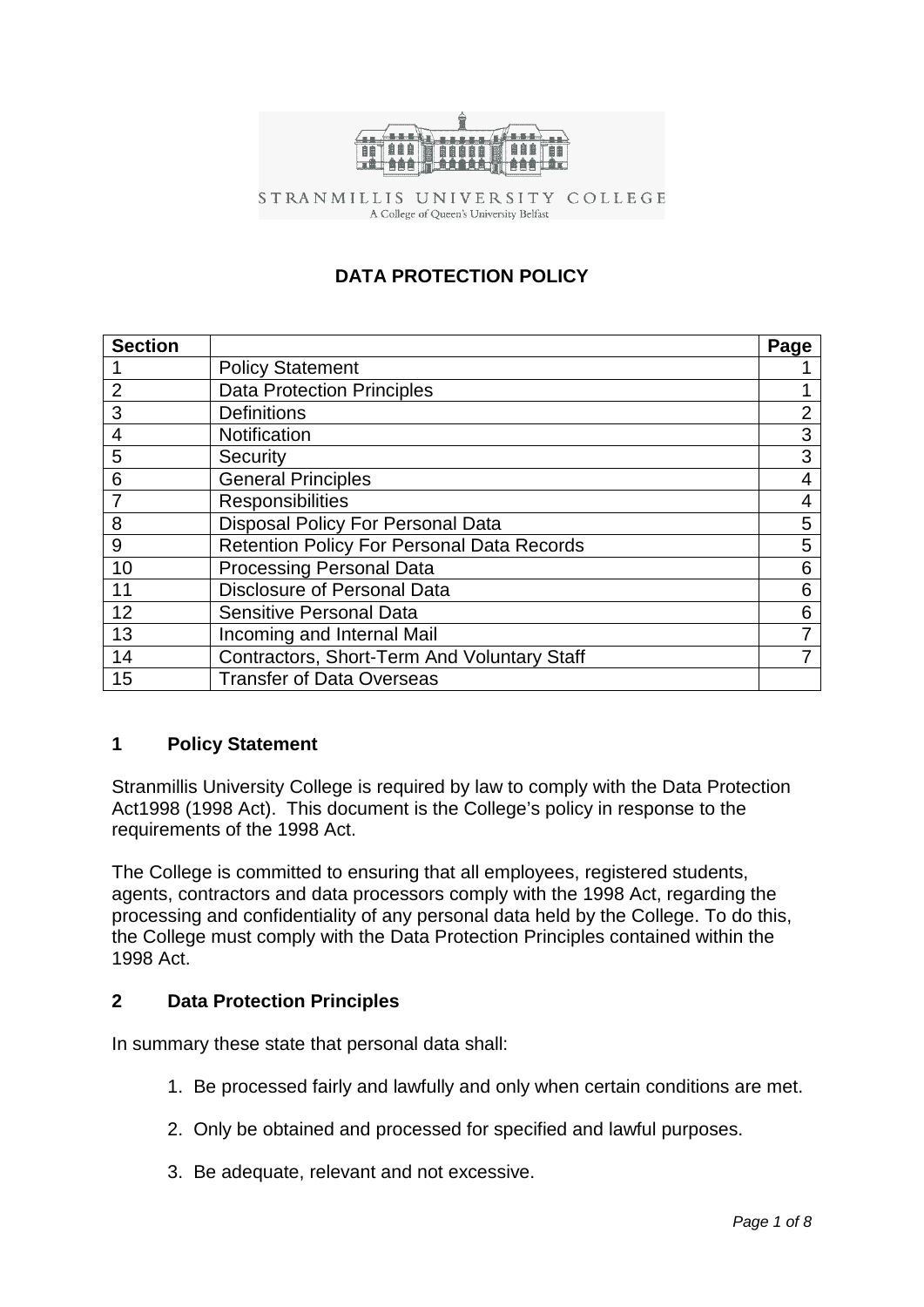- 4. Be accurate and where necessary up to date.
- 5. Be kept for no longer than necessary.
- 6. Be processed in accordance with data subjects' rights.
- 7. Be protected by appropriate security measures.

8. Not be transferred outside the European Economic Area, to countries without adequate protection unless the consent of the data subject has been obtained.

College staff and students, or others who process or use any personal information on behalf of the College, must ensure that they follow these principles at all times.

All staff and students have an individual responsibility to ensure that they adhere to the College's Data Protection Policy and the 1998 Act.

Any breach of the College's Data Protection Policy or the 1998 Act by a member of staff or student can be considered as a disciplinary matter. It may also be a criminal matter for which the College and the individual concerned could be held criminally liable.

#### **3 Definitions**

The following terms are used in this document:

| Data:                | Information which is being used or held in a computerised<br>system, or a 'relevant filing system' i.e. a manual filing system<br>that is structured in such a way that data contained within it is<br>readily accessible.             |
|----------------------|----------------------------------------------------------------------------------------------------------------------------------------------------------------------------------------------------------------------------------------|
|                      | Data can be written information, photographs, fingerprints or<br>voice recordings.                                                                                                                                                     |
| <b>Personal Data</b> | Information that identifies and relates to a living individual, and<br>includes any expression of opinion or intention about the<br>individual                                                                                         |
| <b>Processing</b>    | Anything which can be done with personal data<br>i.e. obtaining, recording, holding, organising, adapting, altering,<br>retrieving, consulting, disclosing, aligning, combining, blocking,<br>erasing, destroying etc.                 |
| Data Subject         | An individual who is the subject of personal data. This will<br>include: staff, current and prospective students, graduates,<br>suppliers of goods and services, business associates,<br>conference delegates, survey respondents etc. |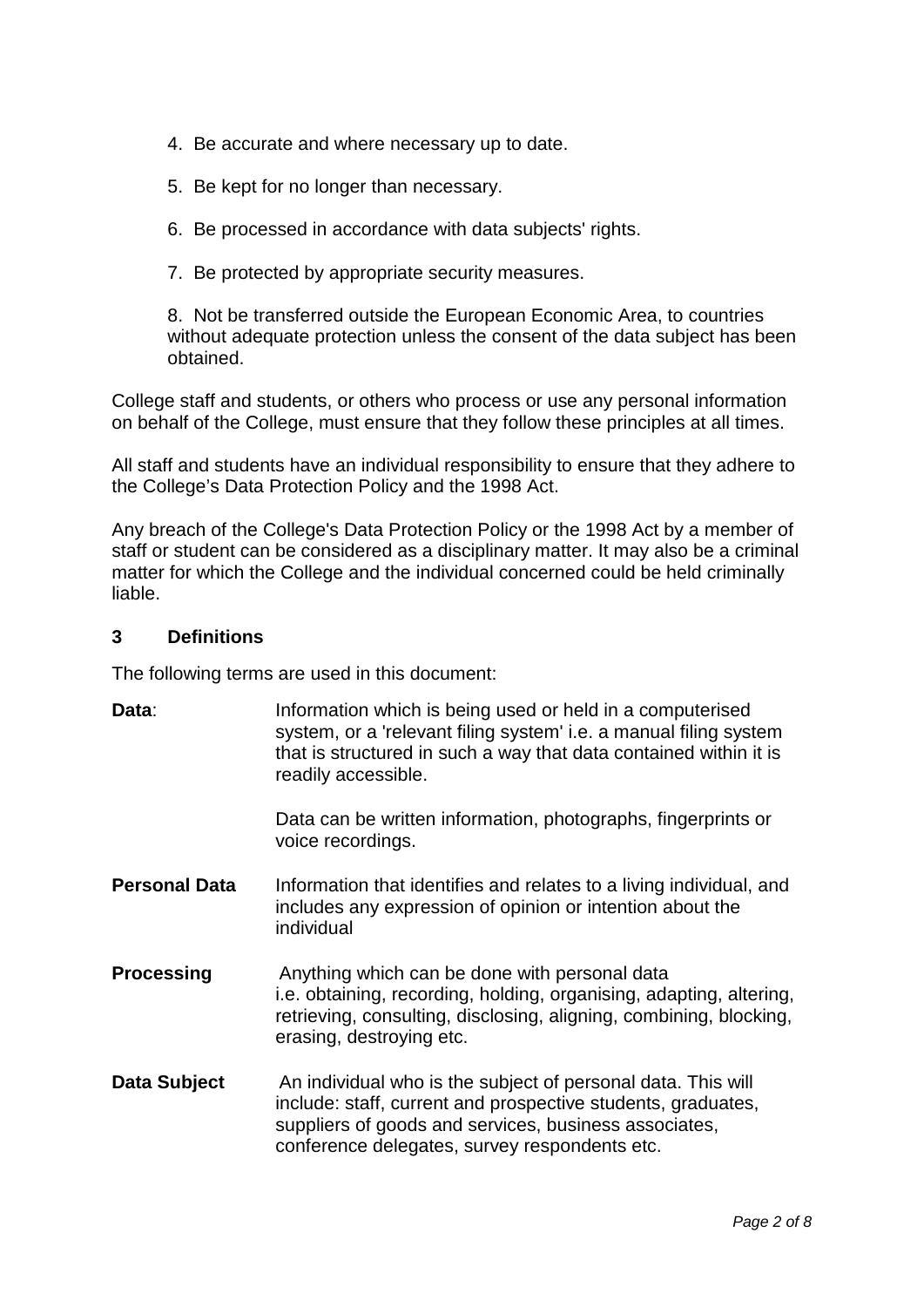- **Data Controller** Stranmillis University College is the data controller. This term includes College staff who collect and process personal data on behalf of the organisation, and students who are collecting and processing personal data or as part of their studies.
- **Data Processor** Any person (other than an employee of the College) who processes personal data on behalf of the College, e.g. printing agency

## **Recipient** Any person or organisation to whom personal data are disclosed.

The College's Data Protection Officer<sup>[1](#page-2-0)</sup>

- **naintains the College's entry in the Data Protection Register which is held on** the Information Commissioner's website,
- provides advice on data protection matters in College
- assists colleagues in responding to data protection queries, such as requests for disclosure of information from data subjects – "subject access requests".

#### **4 Notification**

The College has registered with the Information Commissioner's Office as a Data Controller and notifies about:-

- the personal data that it will process.
- the categories of data subject to which personal data relates
- the purposes for which the personal data will be processed
- **those people to whom the College may wish to disclose the information.**
- any countries or territories outside the European Economic Area to which the College may wish to transfer the personal data
- a general description of security measures taken to protect the data.

Upon request, the College shall notify all staff, students and other relevant data subjects of the types of personal data held by the College about them, and the reasons for which it is processed.

The information currently held by the College and the purposes for which it is processed, form the official notification that has been submitted to the Information Commissioner's Office. When processing for a new or different purpose is introduced the individuals affected by that change will be informed and the official notification will be amended.

Further details can be obtained from the College's Data Protection Officer.

### **5 Security**

1

The security of personal information in the possession of the College is of paramount importance and is, therefore, addressed in various policies and procedures

<span id="page-2-0"></span>*<sup>1</sup> The Data Protection Officer is currently Ursula Doherty, Head of Human Resources.*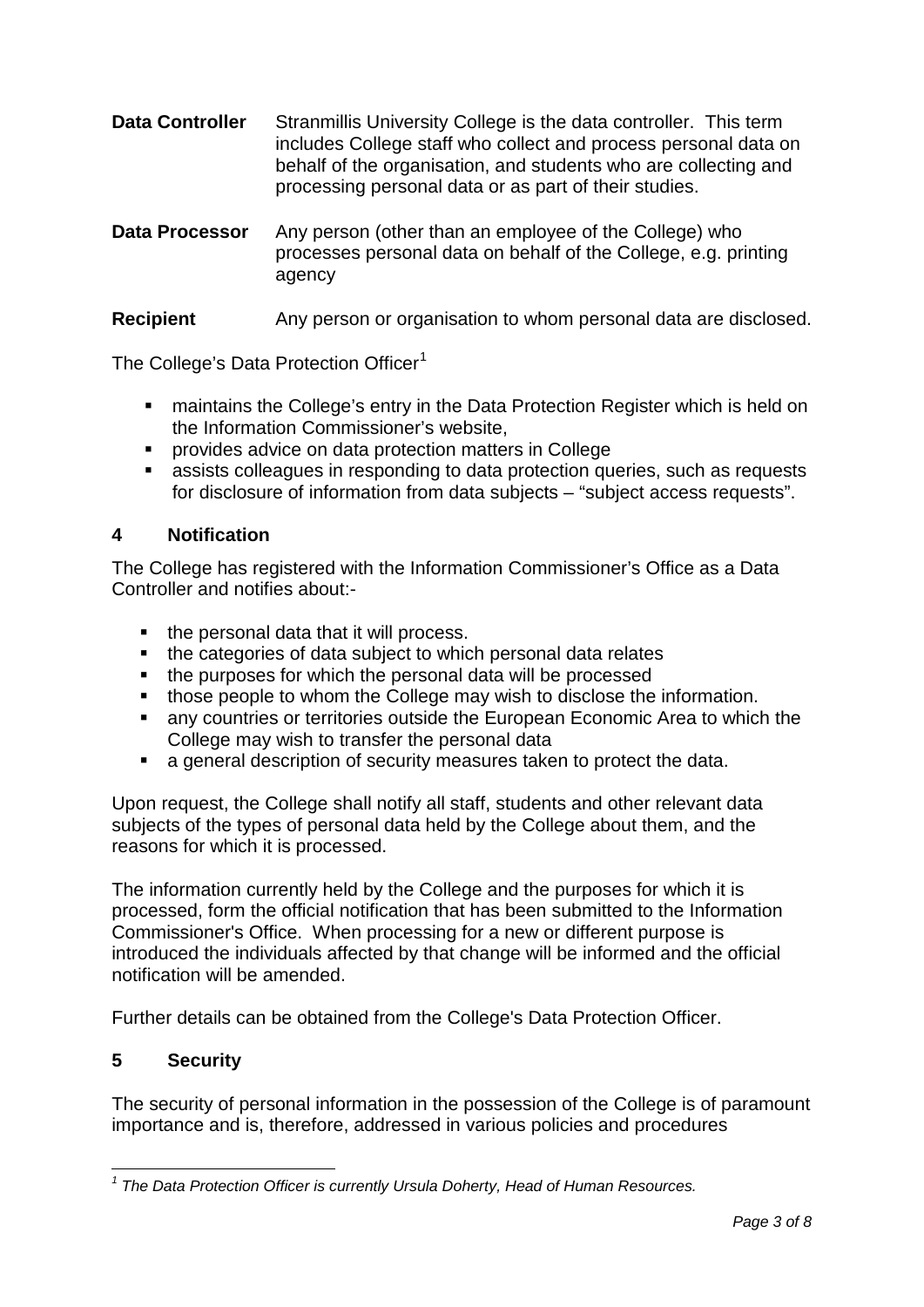throughout the institution. In addition to the principles and procedures contained within this section of the policy, staff and students are also advised to read and adhere to the College's Information Security Policy, IT Systems – Regulations for Acceptable Use and Data Protection Regulations

Staff are reminded that the Data Protection policy also applies to handling College personal data when working off site and/or using portable technologies (e.g., laptops, mobiles, pen drives etc).

## **6 General Principles**

All personal data held on behalf of the College, whether electronically or on paper, must be kept securely, no matter whether it is kept by an individual or by a Department.

Personal data must not be disclosed to any unauthorised third party by any means, accidentally or otherwise.

Staff are reminded that it is the individual's responsibility to adhere to this policy document. It is College policy that unauthorised disclosure may be viewed as a valid reason for disciplinary action.

#### **7 Responsibilities**

#### *Departmental Responsibilities*

Key post holders have responsibility for ensuring that:

- All personal data being processed within the department complies with the Data Protection Act 1998 and the College's Data Protection Policy (including any subsequent amendments or additions) and is included in the College official Data Protection Notification.
- That all forms and correspondence used by the department to request personal data, clearly state the purposes for which the information is to be used, the period of time it is to retained, and to whom it is likely to be disclosed.
- All contractors, agents and other non-permanent College staff used by the department are aware of and comply with, the Data Protection Act 1998 and the College's Data Protection Policy.
- All personal data held within the department is kept securely and is disposed of in a safe and secure manner when no longer needed.

### *Staff Responsibilities*

All staff must ensure that:

 Personal data which they provide in connection with their employment is accurate and up-to-date, and that they inform the College of any errors, corrections or changes, for example, change of address, marital status, etc;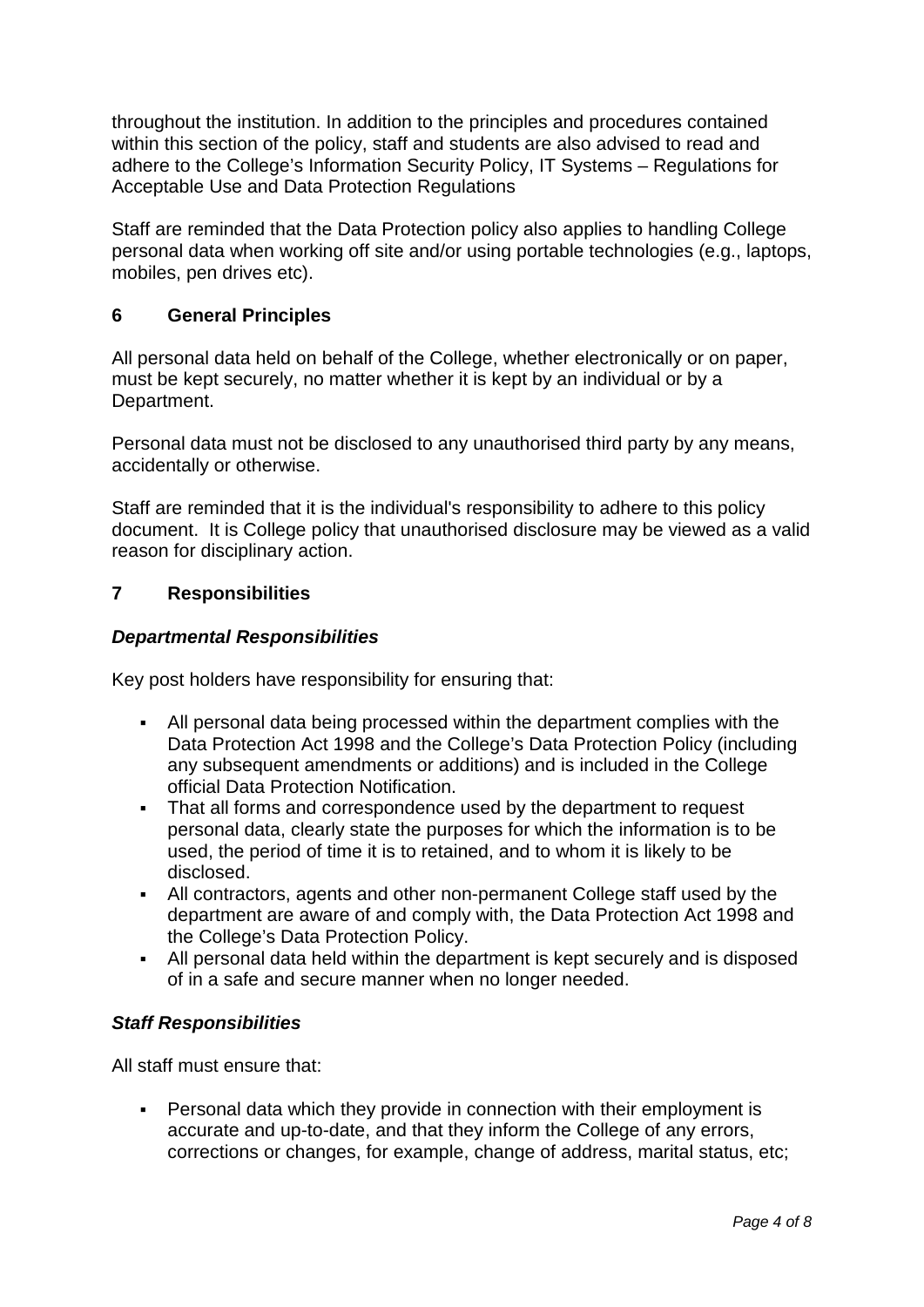- Personal data relating to living individuals which they hold or process is kept securely;
- Personal data relating to living individuals is not disclosed either orally or in writing, accidentally or otherwise, to any unauthorised third party. Unauthorised disclosure may be considered a disciplinary matter.
- When supervising students who are processing personal data,that those students are aware of the Data Protection Principles, and the College's Data Protection Policy.

## *Student Responsibilities*

All students must ensure that:

- Personal data which they provide in connection with their studies is accurate and up-to-date, and that they inform the College of any errors, corrections or changes, for example, change of address, marital status, etc;
- When using College facilities to process personal data (for example, in course work or research), they notify their staff supervisor/advisor in the relevant department who will provide further information about the College's policy on data protection compliance.

The College shall not be held responsible for errors of which it has not been informed.

### **8 Disposal Policy For Personal Data**

The Data Protection Act 1998 places an obligation on the College to exercise care in the disposal of personal data, including protecting its security and confidentiality during storage, transportation, handling, and destruction.

All staff have a responsibility to consider safety and security when disposing of personal data in the course of their work. Consideration should also be given to the nature of the personal data involved (i.e., how sensitive it is), and the format in which it is held.

### **9 Retention Policy For Personal Data Records**

The Data Protection Act 1998 places an obligation on the College not to hold personal data for longer than is necessary. The following link to the Information Commissioner's Office leads to general guidance on retention of personal data.

[http://www.ico.gov.uk/for\\_organisations/data\\_protection/the\\_guide/information\\_stand](http://www.ico.gov.uk/for_organisations/data_protection/the_guide/information_standards/principle_5.aspx) [ards/principle\\_5.aspx](http://www.ico.gov.uk/for_organisations/data_protection/the_guide/information_standards/principle_5.aspx)

The College will ask staff once per year to check the accuracy of the personal data which the College holds about them (e.g., via ESS or by making an appointment to view the personal file held in HR).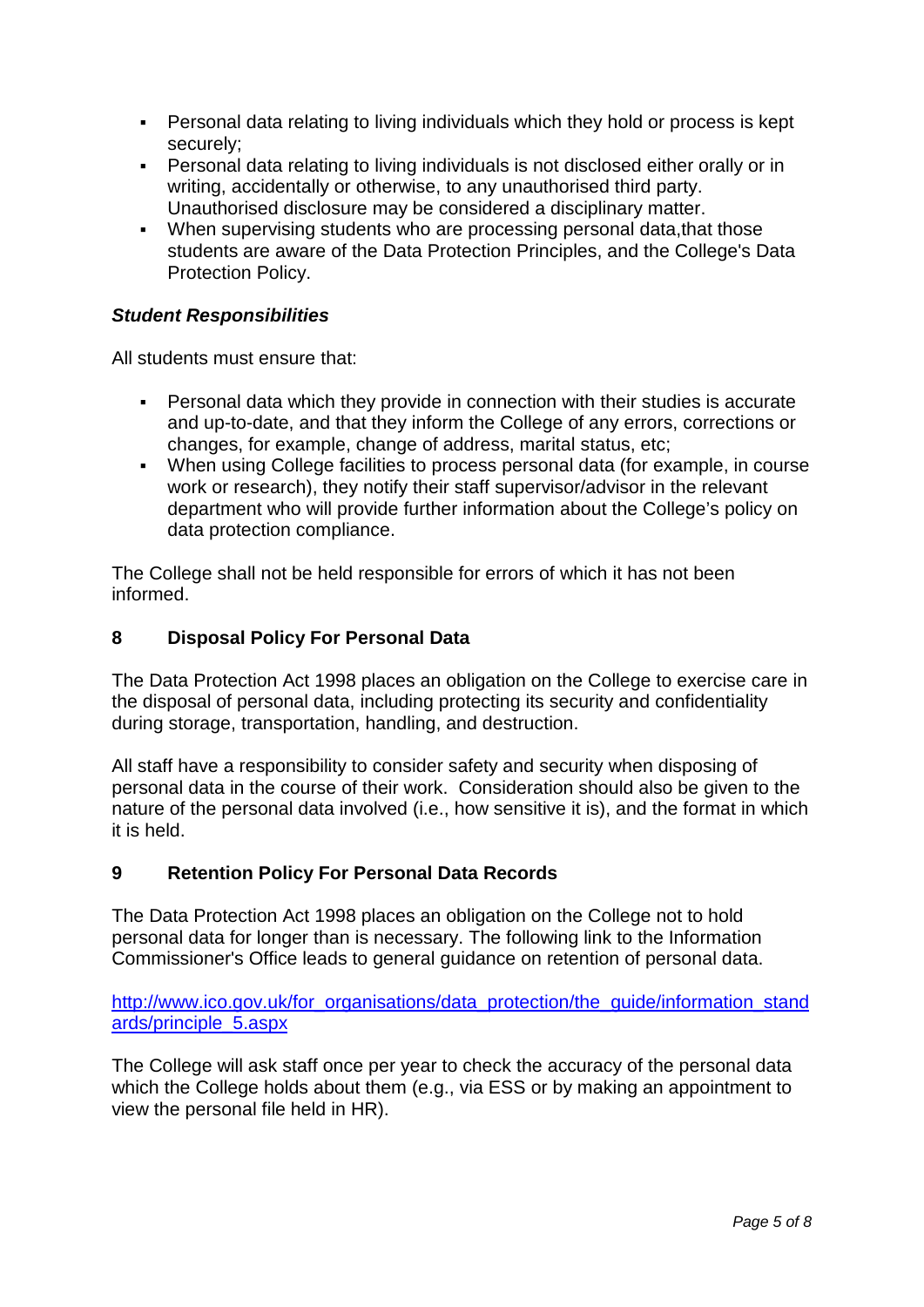## **10 Processing Personal Data**

Staff should ensure that they are familiar with the College's Data Protection Policy and official Data Protection Notification.

Staff whose work involves the processing of personal data must ensure they observe the eight data protection principles of the 1998 Act and comply with the College's Data Protection policy and any amendments or supplementary guidance issued from time to time.

Staff whose work includes responsibility for supervision of students' academic work have a duty to ensure that students observe the eight principles of the 1998 Act and comply with the College's Data Protection policy and any amendments or supplementary quidance issued from time to time.

All staff should ensure that any holding or processing of personal data is included in the College's official data protection notification.

All staff and students are responsible for ensuring that:

- Any personal data, which they hold or use, in whatever format, is kept securely and that appropriate care is taken in disposing of personal data.
- Personal data is not disclosed deliberately or accidentally either orally or in writing to any unauthorised third party.

### **11 Disclosure of Personal Data**

Staff who are unsure as to the nature of authorised third parties, to whom they can legitimately disclose personal data, should check the College's official data protection notification and if still in doubt seek advice from their line manager or the Data Protection Officer.

All staff should note that unauthorised disclosure will usually be a disciplinary matter. It may also be a criminal matter for which the College and the individual concerned could be held criminally liable.

### **12 Sensitive Personal Data**

The 1998 Act introduced a new category of sensitive personal data, which is subject to additional safeguards. Sensitive personal data is any personal data, which includes information on

- racial or ethnic origin,
- political opinions, religious or similar beliefs,
- **trade union membership,**
- **•** physical or mental health,
- **sexual life.**
- the (alleged) commission of any offence, subsequent proceedings or sentence.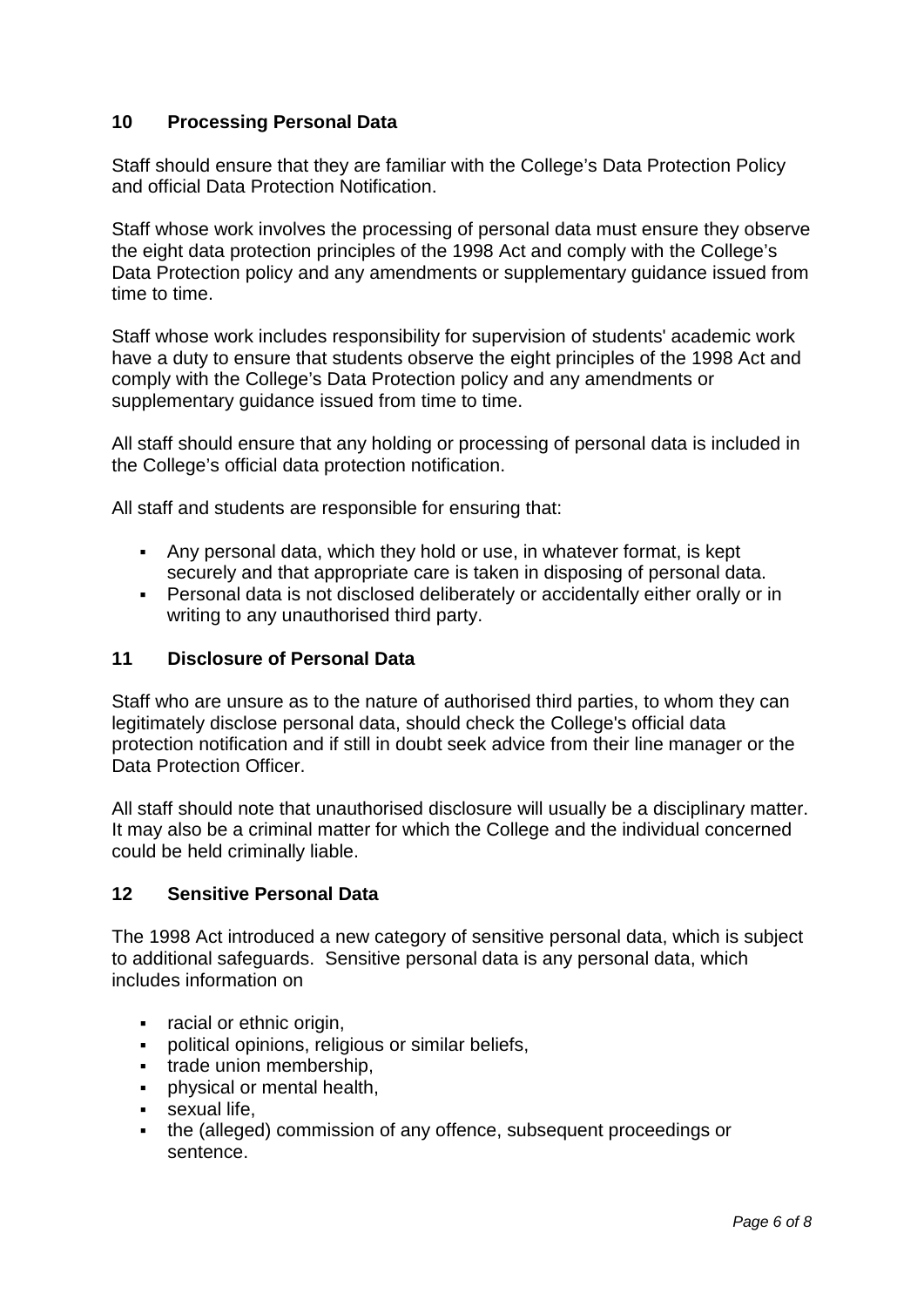Sensitive personal data should normally only be processed if the data subjects have given their explicit (written) consent to this processing.

Explicit consent, is consent that refers to specific and identifiable processing of personal data,. Such consent should where possible be obtained in writing as this can be used for future reference, whilst explicit verbal consent cannot.

If this is not possible, the data may still be processed if one of a number of other conditions is met. The College may process sensitive personal data without the subjects' explicit consent if the processing is necessary:

- Because of any right or obligation imposed by employment law.
- For medical purposes, including medical research, and is undertaken by a health professional or equivalent person.
- With appropriate safeguards, for equal opportunities monitoring of information on ethnic origin.

Disclosure of such information without consent is permitted only in "life or death" circumstances, e.g., if a data subject is unconscious, a tutor can tell medical staff that the data subject has a medical condition.

Sensitive personal data must be protected with a higher level of security. It is recommended that sensitive records are kept separately in a locked drawer or filing cabinet, or in a password-protected computer file.

### **13 Incoming and Internal Mail**

The following principles should be applied to the processing of incoming and internal mail:

- Paper-based mail that is marked 'Personal', or 'Private and Confidential', or which appears to be of a personal nature, should only be opened by the addressee, or a designated person. Unless paper-based mail items are marked in this way, it will be assumed that they do not contain personal or confidential information.
- Any other mail will be assumed not to contain confidential information, as designated by the 1998 Act.
- Staff should not use their College address for non-College matters.

## **14 Contractors, Short-Term And Voluntary Staff**

The College is committed to ensuring that the use made of personal data by any data processor working on its behalf, whether as, an agent, or in a voluntary capacity, or as a consultant or contractor undertaking work for the College is compliant with the Data Protection Act 1988. In accordance with Schedule 1, Part II, sections 11 and 12 the College will engage a Data Processor under a written contract which: (i) obligates the Data Processor to comply with obligations equivalent to those imposed on the College by the seventh data protection principle; and (ii)